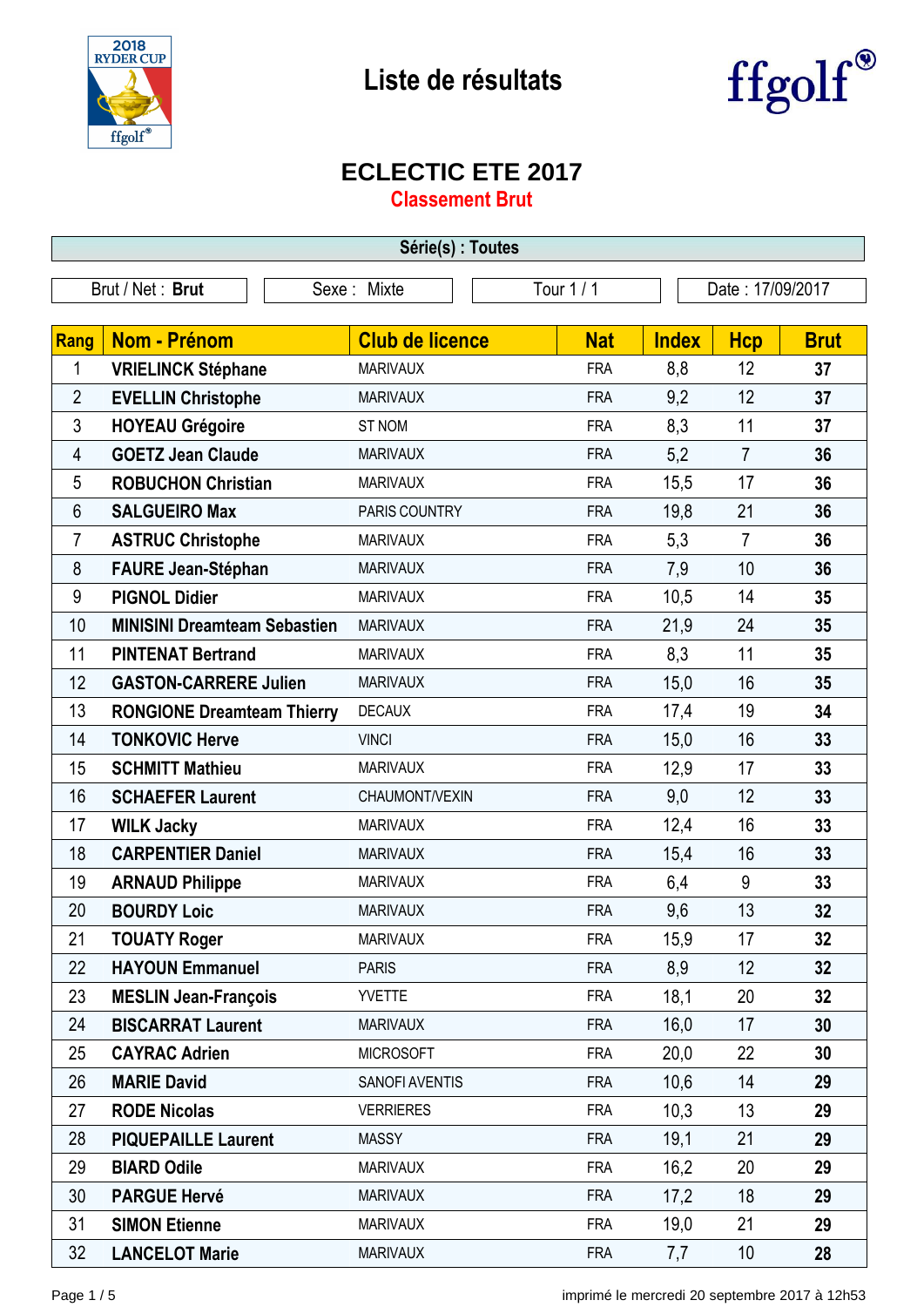| Rang | Nom - Prénom                           | <b>Club de licence</b> | <b>Nat</b> | <b>Index</b> | <b>Hcp</b> | <b>Brut</b> |
|------|----------------------------------------|------------------------|------------|--------------|------------|-------------|
| 33   | <b>VALERO Jerome</b>                   | <b>MARIVAUX</b>        | <b>FRA</b> | 7,3          | 10         | 28          |
| 34   | <b>ALONZI Gérard</b>                   | <b>MARIVAUX</b>        | <b>FRA</b> | 20,0         | 22         | 28          |
| 35   | <b>PETIT Stéphane</b>                  | <b>ILE DE FRANCE</b>   | <b>FRA</b> | 20,1         | 22         | 27          |
| 36   | <b>PEREIRA Jean-Philippe</b>           | <b>MARIVAUX</b>        | <b>FRA</b> | 20,0         | 22         | 27          |
| 37   | <b>MANQUIN Thibault</b>                | <b>MARIVAUX</b>        | <b>FRA</b> | 13,5         | 17         | 27          |
| 38   | <b>LESAGE Cecile</b>                   | <b>MARIVAUX</b>        | <b>FRA</b> | 14,5         | 18         | 27          |
| 39   | <b>CHIBEL François</b>                 | <b>MARIVAUX</b>        | <b>FRA</b> | 20,7         | 22         | 27          |
| 40   | <b>BENTOT William</b>                  | <b>ILE DE FRANCE</b>   | <b>FRA</b> | 17,2         | 18         | 26          |
| 41   | <b>ETIENNE Francis</b>                 | <b>CELY</b>            | <b>FRA</b> | 16,2         | 17         | 26          |
| 42   | <b>MARIE Christophe</b>                | <b>MARIVAUX</b>        | <b>FRA</b> | 22,8         | 25         | 26          |
| 43   | <b>VYSKOC Tristan</b>                  | <b>DEAUVILLE</b>       | <b>FRA</b> | 8,2          | 11         | 26          |
| 44   | <b>DEBUT Eric</b>                      | <b>MARIVAUX</b>        | <b>FRA</b> | 19,8         | 21         | 25          |
| 45   | <b>RUSSON Hugues</b>                   | <b>PARIS</b>           | <b>FRA</b> | 11,1         | 14         | 25          |
| 46   | <b>MARTY Richard</b>                   | <b>PARIS</b>           | <b>FRA</b> | 9,3          | 12         | 25          |
| 47   | <b>VARET Morgan</b>                    | VILLARCEAUX            | <b>FRA</b> | 13,9         | 18         | 24          |
| 48   | <b>KWON Na-Young</b>                   | <b>MARIVAUX</b>        | <b>FRA</b> | 17,1         | 21         | 24          |
| 49   | <b>LEFEUVRE Thierry</b>                | <b>VILLENNES</b>       | <b>FRA</b> | 17,3         | 19         | 24          |
| 50   | <b>BERGEZ Pierric</b>                  | <b>MARIVAUX</b>        | <b>FRA</b> | 17,5         | 19         | 24          |
| 51   | <b>PATROLIN Valentin</b>               | <b>PARIS</b>           | <b>FRA</b> | 13,0         | 17         | 24          |
| 52   | <b>BASTIAN Philippe</b>                | <b>NMPP</b>            | <b>FRA</b> | 9,3          | 12         | 24          |
| 53   | <b>LUC Hervé</b>                       | <b>MARIVAUX</b>        | <b>FRA</b> | 11,3         | 15         | 23          |
| 54   | <b>LA HONDÉ Vinciane</b>               | <b>MARIVAUX</b>        | <b>FRA</b> | 11,4         | 15         | 23          |
| 55   | <b>WEBSTER Jonathan</b>                | <b>MARIVAUX</b>        | <b>FRA</b> | 8,9          | 12         | 23          |
| 56   | <b>GODEFROY Marc</b>                   | <b>MARIVAUX</b>        | <b>FRA</b> | 17,2         | 18         | 23          |
| 57   | PINANA Dreamteam Jean-Christ( MARIVAUX |                        | <b>FRA</b> | 16,1         | 17         | 22          |
| 58   | <b>HOANG Anh</b>                       | <b>MARIVAUX</b>        | <b>FRA</b> | 23,9         | 26         | 22          |
| 59   | <b>KADIMA TSHIBOMBU Benoit</b>         | CH. AUGERVILLE         | <b>FRA</b> | 12,5         | 16         | 22          |
| 60   | <b>DELAUTRE Romain</b>                 | LEGOLFNATIONAL         | <b>FRA</b> | 10,6         | 14         | 22          |
| 61   | <b>DUFFIER Fréderic</b>                | <b>MARIVAUX</b>        | <b>FRA</b> | 9,8          | 13         | 22          |
| 62   | <b>LENOURS Christophe</b>              | <b>LEGOLFNATIONAL</b>  | <b>FRA</b> | 19,0         | 21         | 22          |
| 63   | <b>TURINI Cédric</b>                   | <b>BUC</b>             | <b>FRA</b> | 18,2         | 20         | 22          |
| 64   | <b>CHARRIER Anne Laure</b>             | <b>MARIVAUX</b>        | <b>FRA</b> | 24,8         | 26         | 22          |
| 65   | <b>LEFLOCH Alain</b>                   | <b>GIF CHEVRY</b>      | <b>FRA</b> | 11,4         | 15         | 21          |
| 66   | <b>LEFEVRE Patrick</b>                 | <b>METRO</b>           | <b>FRA</b> | 21,5         | 23         | 21          |
| 67   | <b>DESENFANT Marc</b>                  | <b>PARIS</b>           | <b>FRA</b> | 16,4         | 18         | 21          |
| 68   | <b>LANTER Patrick</b>                  | <b>MARIVAUX</b>        | <b>FRA</b> | 25,1         | 27         | 21          |
| 69   | <b>PHAM Thierry</b>                    | <b>HARAS JARDY</b>     | <b>FRA</b> | 8,8          | 12         | 20          |
| 70   | <b>STEICHEN Pauline</b>                | <b>PARIS</b>           | <b>FRA</b> | 15,9         | 20         | 20          |
| 71   | <b>DESOBLIN Gilles</b>                 | AIR FRANCE ORLY        | <b>FRA</b> | 26,0         | 28         | 20          |
| 72   | <b>NGUYEN Lucien</b>                   | <b>MARIVAUX</b>        | <b>FRA</b> | 26,2         | 29         | 20          |
| 73   | <b>BEAUGHEON Frédéric</b>              | <b>MARIVAUX</b>        | <b>FRA</b> | 10,6         | 14         | 20          |
| 74   | <b>PAZMINO Laurent</b>                 | <b>BOULOGNE</b>        | <b>FRA</b> | 14,0         | 18         | 19          |
| 75   | <b>COTILLON Antoine</b>                | <b>PARIS</b>           | <b>FRA</b> | 16,8         | 18         | 19          |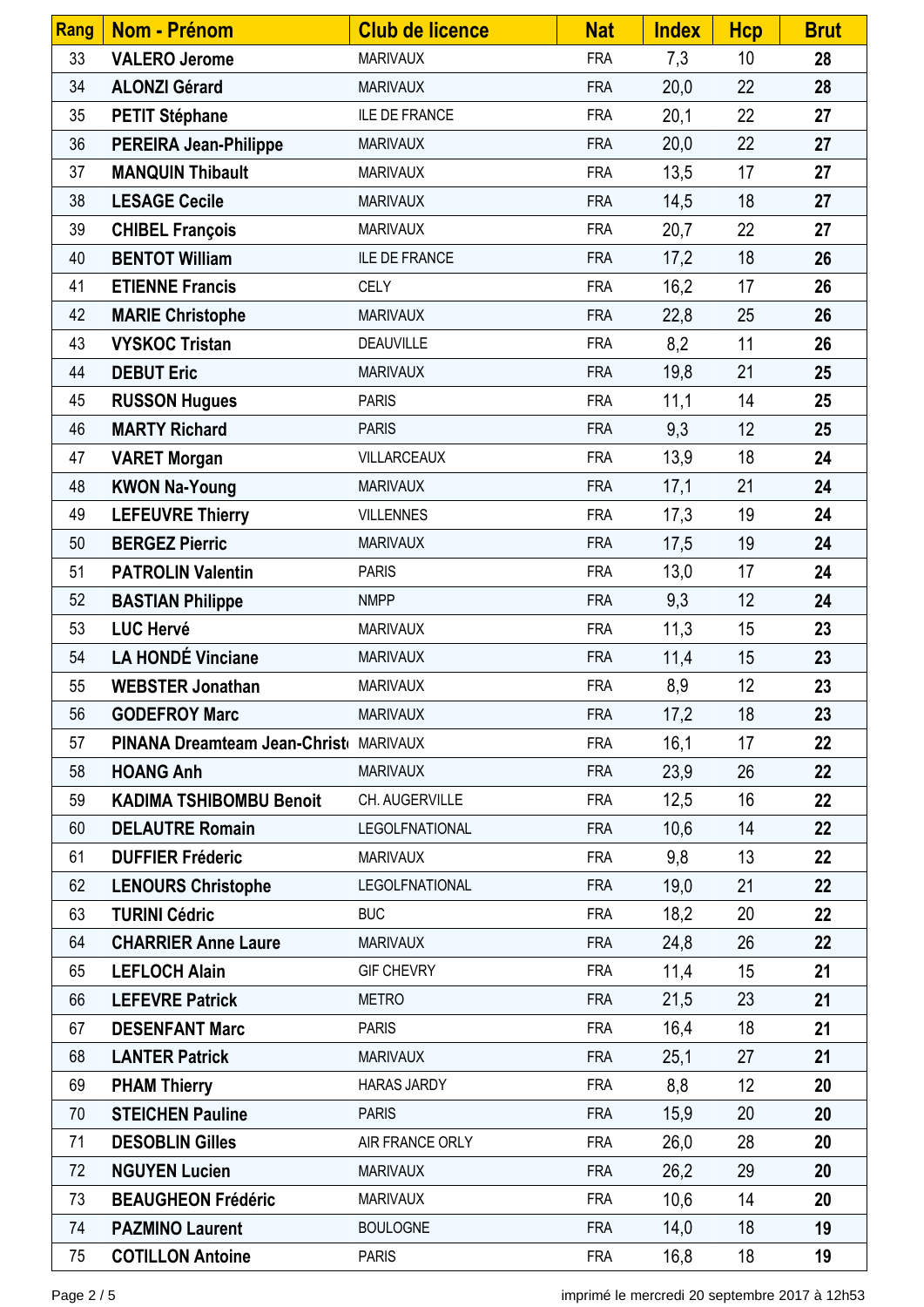| <b>Rang</b> | <b>Nom - Prénom</b>           | <b>Club de licence</b> | <b>Nat</b> | <b>Index</b> | <b>Hcp</b> | <b>Brut</b> |
|-------------|-------------------------------|------------------------|------------|--------------|------------|-------------|
| 76          | <b>BAST Nannick</b>           | <b>IBM PARIS</b>       | <b>FRA</b> | 10,7         | 14         | 19          |
| 77          | LE GRELLE Benjamin            | <b>PARIS</b>           | <b>FRA</b> | 9,9          | 13         | 19          |
| 78          | <b>BOURRAT Thomas</b>         | <b>TREMBLAY</b>        | <b>FRA</b> | 15,4         | 16         | 18          |
| 79          | <b>CEBULA Hervé</b>           | <b>PARIS</b>           | <b>FRA</b> | 9,5          | 12         | 18          |
| 80          | <b>HAUSSWIRTH Christophe</b>  | ILE DE FRANCE          | <b>FRA</b> | 9,7          | 13         | 18          |
| 81          | <b>LAMIOT Eric</b>            | <b>MARIVAUX</b>        | <b>FRA</b> | 18,5         | 20         | 18          |
| 82          | <b>DUBOIS Didier</b>          | <b>MARIVAUX</b>        | <b>FRA</b> | 18,7         | 20         | 17          |
| 83          | <b>SAINT-MARTIN Francois</b>  | <b>MARIVAUX</b>        | <b>FRA</b> | 17,0         | 18         | 17          |
| 84          | <b>BOYE Jean-Luc</b>          | <b>ILE DE FRANCE</b>   | <b>FRA</b> | 15,9         | 17         | 17          |
| 85          | <b>VOOS Timothee</b>          | <b>RUEIL MALMAISON</b> | <b>FRA</b> | 20,4         | 22         | 17          |
| 86          | <b>BOURRAT Alain</b>          | <b>TREMBLAY</b>        | <b>FRA</b> | 12,2         | 16         | 17          |
| 87          | <b>DEBAGHA Omar</b>           | PARIS COUNTRY          | <b>FRA</b> | 21,0         | 23         | 17          |
| 88          | <b>FUCHS Sylvette</b>         | <b>MARIVAUX</b>        | <b>FRA</b> | 17,1         | 21         | 17          |
| 89          | <b>LUDDEN Terence</b>         | <b>MARIVAUX</b>        | <b>FRA</b> | 8,8          | 12         | 16          |
| 90          | <b>LIM Francis</b>            | <b>PARIS</b>           | <b>FRA</b> | 31,0         | 34         | 16          |
| 91          | <b>ROMEC Isabelle</b>         | <b>MARIVAUX</b>        | <b>FRA</b> | 14,2         | 18         | 16          |
| 92          | <b>RABUS Jean-Sebastien</b>   | <b>PARIS</b>           | <b>FRA</b> | 22,0         | 24         | 16          |
| 93          | <b>MARCZAK Jérôme</b>         | <b>BOULOGNE</b>        | <b>FRA</b> | 15,2         | 16         | 16          |
| 94          | <b>PHAM VAN CHUONG Paul</b>   | <b>MARIVAUX</b>        | <b>FRA</b> | 30,9         | 34         | 16          |
| 95          | <b>ROSIOD Patricia</b>        | <b>MARIVAUX</b>        | <b>FRA</b> | 15,5         | 19         | 16          |
| 96          | <b>PILON Jean-Pierre</b>      | <b>LOGES</b>           | <b>FRA</b> | 20,0         | 22         | 15          |
| 97          | <b>SCHOOS Olivier</b>         | <b>BOIS D'O</b>        | <b>FRA</b> | 10,1         | 13         | 15          |
| 98          | PEYRONNET Jélian              | <b>MARIVAUX</b>        | <b>FRA</b> | 24,2         | 26         | 15          |
| 99          | POZZO DI BORGO Jacques        | <b>PARIS COUNTRY</b>   | FRA        | 15,5         | 17         | 15          |
| 100         | <b>LE MILON Ludovic</b>       | <b>MARIVAUX</b>        | <b>FRA</b> | 22,8         | 25         | 15          |
| 101         | <b>GUILLEMAIN Marie-Laure</b> | <b>MARIVAUX</b>        | <b>FRA</b> | 11,1         | 14         | 15          |
| 102         | <b>MANIN Valery</b>           | <b>PARIS</b>           | <b>FRA</b> | 11,3         | 15         | 15          |
| 103         | <b>NGUYEN Huu Bang</b>        | <b>MARIVAUX</b>        | <b>FRA</b> | 34,0         | 38         | 14          |
| 104         | <b>GIANOLI Stéphane</b>       | <b>PRUNEVELLE</b>      | <b>FRA</b> | 20,8         | 23         | 14          |
| 105         | <b>LANASPA Benoît</b>         | <b>YVETTE</b>          | <b>FRA</b> | 26,0         | 28         | 14          |
| 106         | <b>RUELLE Henri</b>           | <b>AVIATION CIVILE</b> | <b>FRA</b> | 25,1         | 27         | 14          |
| 107         | <b>NARDOLILLO Julien</b>      | <b>RUEIL MALMAISON</b> | <b>FRA</b> | 31,5         | 35         | 14          |
| 108         | <b>MAILLET Valérie</b>        | <b>ST MARC</b>         | <b>FRA</b> | 29,0         | 31         | 14          |
| 109         | <b>GAILLARD Philippe</b>      | <b>MARIVAUX</b>        | <b>FRA</b> | 24,4         | 27         | 14          |
| 110         | <b>HUCHARD Jerome</b>         | <b>MARIVAUX</b>        | <b>FRA</b> | 26,0         | 28         | 14          |
| 111         | <b>BOUCHERIE Arnaud</b>       | <b>UBISOFT</b>         | <b>FRA</b> | 22,0         | 24         | 13          |
| 112         | <b>ALVES Rémi</b>             | <b>GIF CHEVRY</b>      | <b>FRA</b> | 28,5         | 31         | 13          |
| 113         | <b>CHEVALIER François</b>     | GONESSE                | <b>FRA</b> | 27,0         | 30         | 13          |
| 114         | <b>LANTER Martine</b>         | <b>MARIVAUX</b>        | <b>FRA</b> | 16,6         | 20         | 13          |
| 115         | <b>PETTEX-SABAROT Nicolas</b> | <b>EADS METAPOLE</b>   | <b>FRA</b> | 17,4         | 19         | 13          |
| 116         | <b>BENTOT Eric</b>            | <b>PARIS</b>           | <b>FRA</b> | 14,5         | 15         | 12          |
| 117         | <b>HUBERT-HABART François</b> | <b>MEDOC</b>           | <b>FRA</b> | 22,1         | 24         | 12          |
| 118         | <b>PRUD'HOMME Xavier</b>      | ROSNY/S/BOIS           | <b>FRA</b> | 23,6         | 26         | 12          |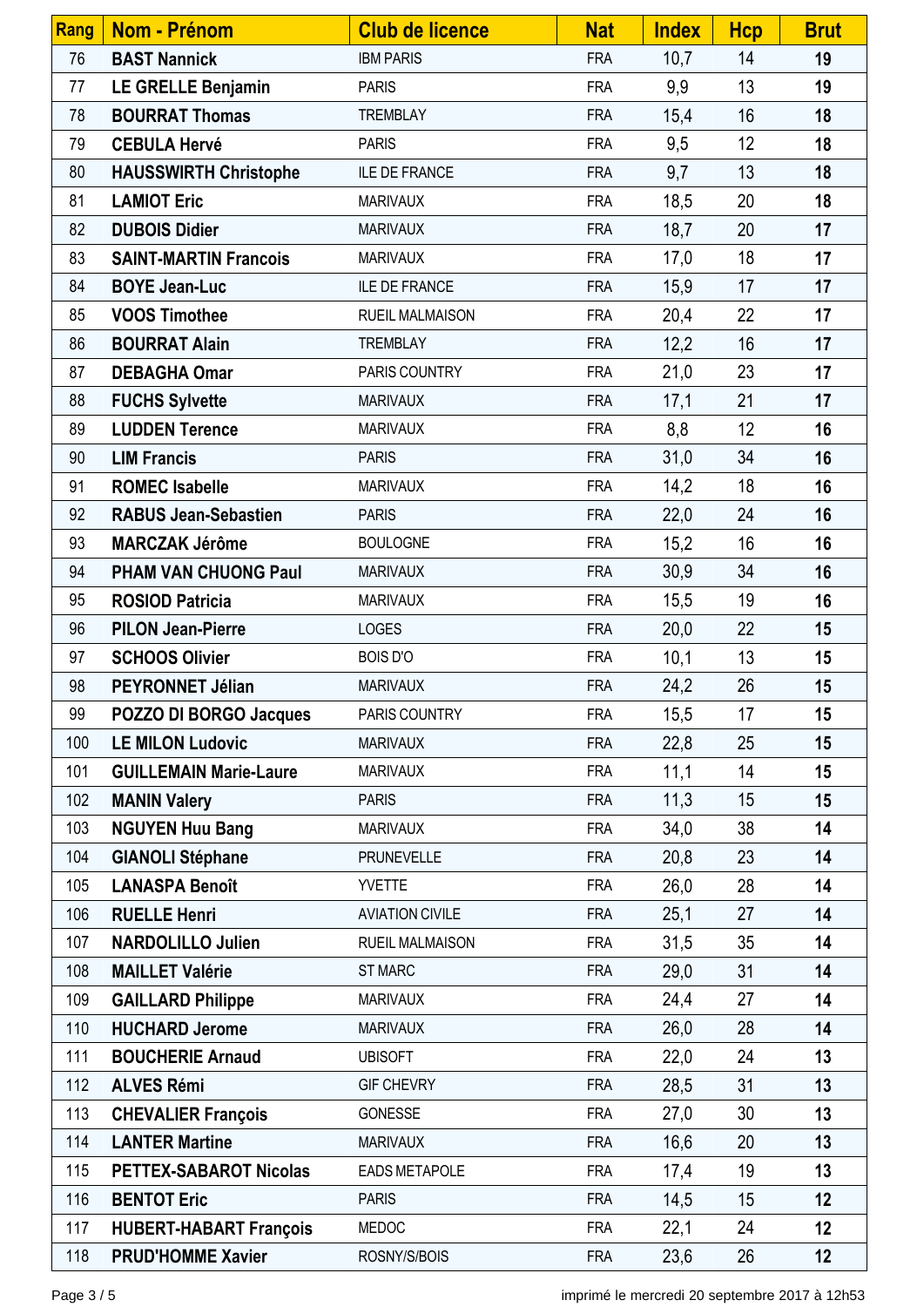| Rang | Nom - Prénom                     | <b>Club de licence</b> | <b>Nat</b> | <b>Index</b> | <b>Hcp</b> | <b>Brut</b>      |
|------|----------------------------------|------------------------|------------|--------------|------------|------------------|
| 119  | <b>BOUILLY Nadine</b>            | <b>MARIVAUX</b>        | <b>FRA</b> | 18,1         | 22         | 12 <sub>2</sub>  |
| 120  | <b>MOUGIN Pierre</b>             | <b>IBM PARIS</b>       | <b>FRA</b> | 18,4         | 20         | 12               |
| 121  | <b>RIGAUD Florent</b>            | <b>MARIVAUX</b>        | <b>FRA</b> | 27,5         | 30         | 11               |
| 122  | <b>ROUVIERE Albane</b>           | <b>DEAUVILLE</b>       | <b>FRA</b> | 28,4         | 30         | 11               |
| 123  | <b>QUENET Elie</b>               | LEGOLFNATIONAL         | <b>FRA</b> | 37           | 39         | 11               |
| 124  | <b>PIAT Francois</b>             | <b>AVENELLES</b>       | <b>FRA</b> | 11,5         | 15         | 11               |
| 125  | <b>VRINAT Fréderic</b>           | ILE DE FRANCE          | <b>FRA</b> | 31,5         | 35         | 10               |
| 126  | <b>OSUNA ROMERO David</b>        | <b>ILE DE FRANCE</b>   | <b>FRA</b> | 33,0         | 36         | 10               |
| 127  | <b>MUELLE Romain</b>             | <b>MEUDON</b>          | <b>FRA</b> | 36,0         | 40         | 10               |
| 128  | <b>BAUQUEL Olivier</b>           | <b>HARAS JARDY</b>     | <b>FRA</b> | 26,0         | 28         | 10               |
| 129  | <b>GOETZ Véronique</b>           | <b>MARIVAUX</b>        | <b>FRA</b> | 28,1         | 30         | 10               |
| 130  | <b>BOGHOSSIAN Rafi</b>           | <b>THIAIS</b>          | <b>FRA</b> | 25,5         | 28         | 9                |
| 131  | <b>FAISANDIER Eric</b>           | <b>BUC</b>             | <b>FRA</b> | 23,2         | 25         | 9                |
| 132  | <b>BRUNNER Dreamteam Thierry</b> | <b>MARIVAUX</b>        | <b>FRA</b> | 31,0         | 34         | $\boldsymbol{9}$ |
| 133  | <b>MIROUX Alain</b>              | <b>MARIVAUX</b>        | <b>FRA</b> | 34,0         | 38         | 9                |
| 134  | <b>HIRSINGER Catherine</b>       | <b>MARIVAUX</b>        | <b>FRA</b> | 23,9         | 29         | $\boldsymbol{9}$ |
| 135  | <b>GREARD Patrick</b>            | <b>AVRAY</b>           | <b>FRA</b> | 26,0         | 28         | $\boldsymbol{9}$ |
| 136  | <b>CALU Jérome</b>               | <b>MARIVAUX</b>        | <b>FRA</b> | 31,0         | 34         | $\boldsymbol{9}$ |
| 137  | RAIMBEAULT-CLUZEAU Vincent ENGIE |                        | <b>FRA</b> | 18,1         | 20         | 9                |
| 138  | <b>CALABER Francois</b>          | <b>YVETTE</b>          | <b>FRA</b> | 17,0         | 18         | $\boldsymbol{8}$ |
| 139  | <b>HUBLOT Thomas</b>             | <b>ST MARC</b>         | <b>FRA</b> | 26,0         | 28         | 8                |
| 140  | <b>DOAN Serge</b>                | <b>MASSY</b>           | <b>FRA</b> | 37           | 40         | 8                |
| 141  | <b>MICHEL Alain</b>              | <b>GIF CHEVRY</b>      | <b>FRA</b> | 27,7         | 30         | 8                |
| 142  | <b>BRUN Jerome</b>               | <b>OLERON</b>          | <b>FRA</b> | 27,1         | 30         | 8                |
| 143  | <b>ARMAND Tanguy</b>             | <b>RUEIL MALMAISON</b> | <b>FRA</b> | 22,9         | 25         | $\overline{7}$   |
| 144  | <b>DREUILLET Benoit</b>          | NOISY LE ROI           | <b>FRA</b> | 29,5         | 32         | $\overline{7}$   |
| 145  | <b>PORTIER Thierry</b>           | <b>RUEIL MALMAISON</b> | <b>FRA</b> | 33,0         | 36         | $\overline{7}$   |
| 146  | <b>SAINT-MARTIN Dominique</b>    | <b>MARIVAUX</b>        | <b>FRA</b> | 29,0         | 31         | $\overline{7}$   |
| 147  | <b>FRANCO Antoine</b>            | <b>MARIVAUX</b>        | <b>FRA</b> | 31,5         | 35         | $\overline{7}$   |
| 148  | <b>GODEFROY Martine</b>          | <b>MARIVAUX</b>        | <b>FRA</b> | 31,9         | 34         | $\overline{7}$   |
| 149  | <b>MILILI Marc</b>               | <b>BOULOGNE</b>        | <b>FRA</b> | 20,7         | 22         | $\overline{7}$   |
| 150  | <b>FERNANDES CARVALHO Julien</b> | <b>MARIVAUX</b>        | <b>FRA</b> | 34,5         | 38         | $6\phantom{1}$   |
| 151  | <b>BOUILLET Sebastien</b>        | <b>ST MARC</b>         | <b>FRA</b> | 27,5         | 30         | 6                |
| 152  | <b>BINCAZ Maxime</b>             | <b>CHIBERTA</b>        | <b>FRA</b> | 21,8         | 24         | $5\phantom{.0}$  |
| 153  | <b>NGUYEN KHAC Patrick</b>       | <b>MARIVAUX</b>        | <b>FRA</b> | 35,7         | 39         | $5\phantom{.0}$  |
| 154  | <b>CARRIER Frédéric</b>          | <b>PARIS</b>           | <b>FRA</b> | 30,0         | 33         | $5\phantom{.0}$  |
| 155  | <b>NGUYEN Quoc Son</b>           | <b>MARIVAUX</b>        | <b>FRA</b> | 41           | 40         | $5\phantom{.0}$  |
| 156  | <b>PORTIER Laurent</b>           | <b>RUEIL MALMAISON</b> | <b>FRA</b> | 35,0         | 39         | $5\phantom{.0}$  |
| 157  | <b>MOLLIEX Fabien</b>            | <b>HARAS JARDY</b>     | <b>FRA</b> | 34,0         | 38         | 4                |
| 158  | <b>SERANZI Nicolas</b>           | <b>ILE DE FRANCE</b>   | <b>FRA</b> | 35,0         | 39         | 4                |
| 159  | <b>MOSCA Maxence</b>             | <b>MARIVAUX</b>        | <b>FRA</b> | 37           | 40         | 4                |
| 160  | <b>PHAN Thé Hanh</b>             | <b>MARIVAUX</b>        | <b>FRA</b> | 46           | 40         | $\mathbf{2}$     |
| 161  | <b>FRANCO Anne</b>               | <b>MARIVAUX</b>        | <b>FRA</b> | 50           | 39         | 1                |